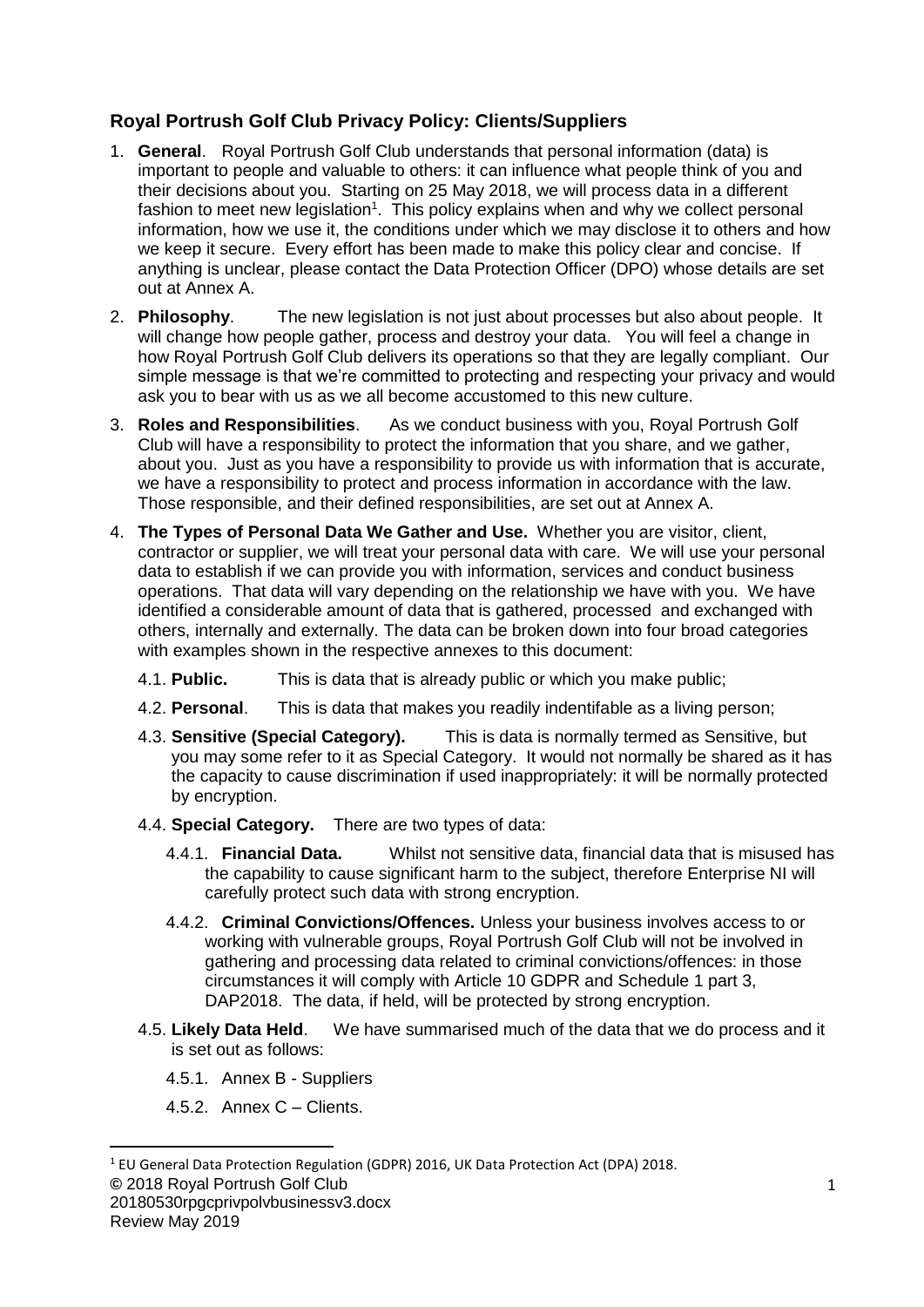- 5. **Providing Your Data**. In the majority of cases we will exchange data as the result of four sets of circumstances set out in the new legislation:
	- 5.1. *A contractual basis*, such as the supply of goods and/or services or if the Club is considering such a relationship:
		- 5.1.1. As part of the relationship with corporate bodies, visitors and/or their legal representatives and funders;
		- 5.1.2. The Contractor or Consultant relationship;
		- 5.1.3. The Supplier relationship where they provide Royal Portrush Golf Club with goods and/or services;
	- 5.2. *As a consequence of legal obligations* where we have to act in accordance with the law and/or statutory bodies established by the law e.g. Tax, Pensions, local Council, PSNI, HSENI, Safeguarding Board.
	- 5.3. *Legitimate Interests*. This is where we share a common interest in the exchange of data and/or services with each other or refer you to another potential client.
	- 5.4. *Consent*. In those circumstances where information is optional, we will advise you and ask for your consent to hold to process it. This may be to process information where there is no other legal basis or it is required e.g. Club flyers/magazines, marketing material or sharing information about new products/services.
- 6. **Using your Personal data: the legal basis and purposes**. When we establish a business relationship with you, we will explain the legal basis for gathering and processing your data. If using "Legitimate Interest" as a basis, we will conduct a "balance-test" to ensure that there is balance between your rights & freedoms and our business needs. Different services may require a differing basis for processing and use. Royal Portrush Golf Club will process your data, as necessary. The basis for doing so will normally use one of the following legal basis:
	- 6.1. To provide a service to you, or another who you have the legal authority to represent, **in preparation for, or conduct/delivery of, a contracted service or services** with you, or a client company, by:
		- 6.1.1. Taking preliminary action, at your request, prior to entering a contract to establish if such services can be provided to the necessary level of quality, within an acceptable cost and safely;
		- 6.1.2. Determining whether Royal Portrush Golf Club and the client can meet their relative obligations;
		- 6.1.3. Managing, implementing and monitoring a contract;
		- 6.1.4. Updating the data necessary to plan for, implement and effectively deliver the contract;
		- 6.1.5. Initiating, maintaining and updating the necessary records, ensuring their accuracy;
		- 6.1.6. Managing the account, including any financial transactions;

#### 6.2. Meet our **legal or regulatory obligations** by:

- 6.2.1. Complying with legal and regulatory requirements, including but not limited to:
	- 6.2.1.1. Disclosure requests;
	- 6.2.1.2. Activities related to the prevention, detection and investigation of crime including fraud and money-laundering;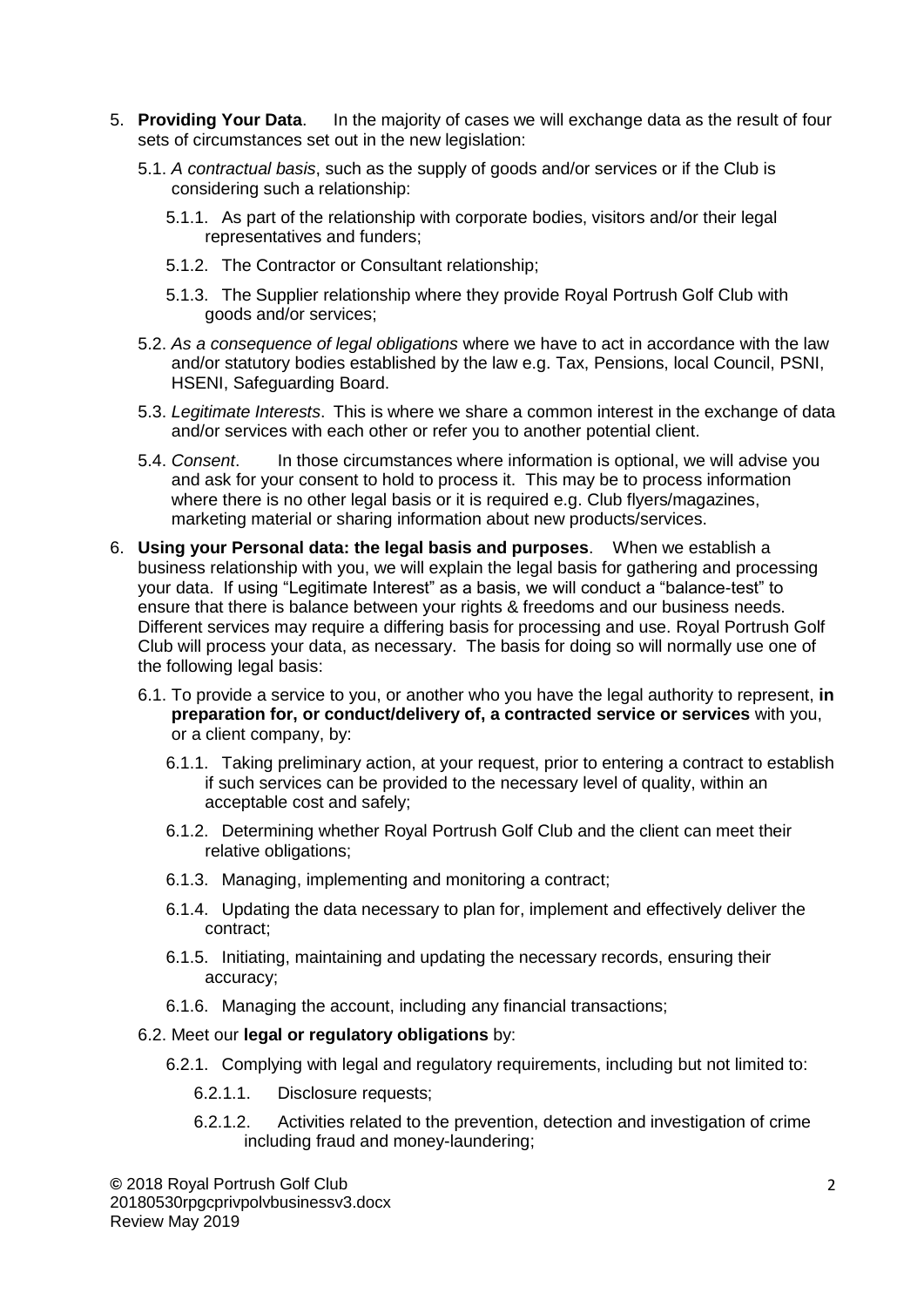- 6.2.1.3. Verification of identity and credit status;
- 6.2.2. Working with public authorities in connection with the discharge of a public task;
- 6.2.3. Establishing and defending legal rights;
- 6.2.4. Meeting your legal rights under data protection legislation including access requests;
- 6.2.5. Monitoring communications and activities.
- 6.3. For our joint **Legitimate Interests**, or those of other persons and Royal Portrush Golf Club, to:
	- 6.3.1. Monitor work-related communications including (but not limited to) emails, faxes, letters, texts, telephone calls with you, and on your behalf, with clients, goods/service providers and statutory bodies;
	- 6.3.2. Permit good governance, management, accounting and audit of our business operations;
	- 6.3.3. Conduct appropriate searches in preparation for submission of applications for tenders and/or programmes/projects (but not exclusive to):
		- 6.1.1.1. Establish the veracity of qualifications, professional memberships and references;
		- 6.1.1.2. Credit reference agencies and partner organisations;
		- 6.1.1.3. Undertake psychometric and/or skills testing, prior to potential employment opportunities;
	- 6.1.2. Send you prospective opportunities, conduct analysis and develop statistics.

#### 6.2. Obtain your **Consent** to:

- 6.2.1. Maintain effective communications with you in your preferred format/s, or another/others who you have the legal authority to represent, to;
	- 6.2.1.1. Send you communications related to Royal Portrush Golf Club's activities;
	- 6.2.1.2. Market Royal Portrush Golf Club's services;
	- 6.2.1.3. Send personal data to third-parties, when requested by you or those you are authorised to represent;
	- 6.2.1.4. Share your details with third-parties;
- 6.2.2. You can withdraw your consent for these uses at any time by advising us.
- 7. **Sharing**. When we establish the relationship, we will explain the legal basis for sharing data. Information will only be shared on a "Need to Know" basis and then using means designated by Royal Portrush Golf Club as secure. This information is held, used and shared by us, to:
	- 7.1. Meet our contractual agreement with you; to provide services to our members, visitors and corporate partners;
	- 7.2. Comply with government and regulatory bodies legally authorised to request such information, or to whom we are required to submit data;
	- 7.3. Maintain our business operations with:
		- 7.3.1. Contractors & consultants;
		- 7.3.2. Contract managers;

**©** 2018 Royal Portrush Golf Club 20180530rpgcprivpolvbusinessv3.docx Review May 2019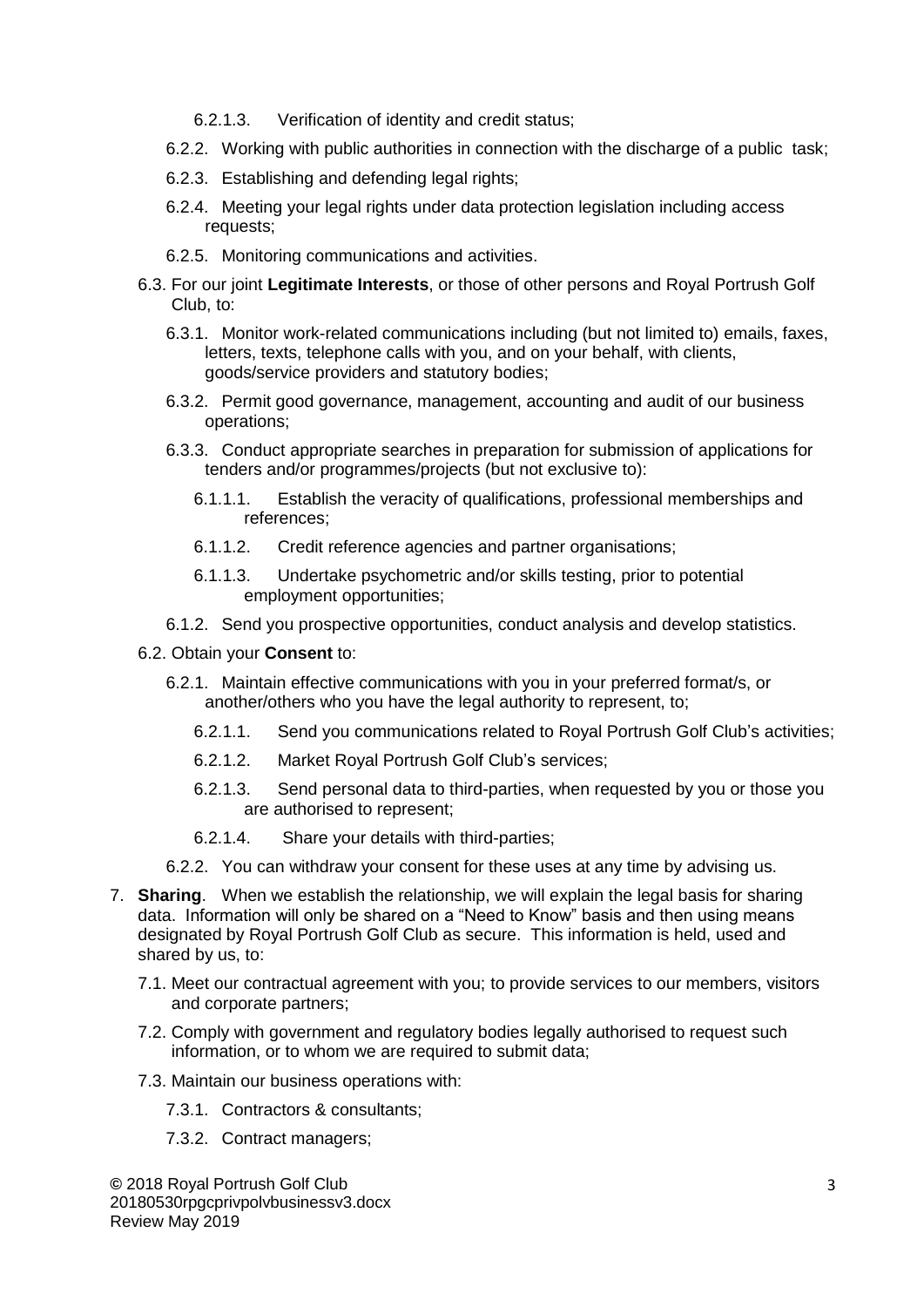- 7.3.3. Service delivery partners;
- 7.3.4. Our members and clients in specific sectors to whom:
	- 7.3.4.1. You have authorised release;
	- 7.3.4.2. You have expressed a preference to participate with in a programme/project;
- 7.3.5. Potential client companies to whom you may wish to make an application;
- 7.4. When directed by the Courts to enable the administration of justice;
- 7.5. To direct-market products and services, advise you of news and industry updates, events, promotions and competitions, reports and other information related to your employment preferences. Where we do so, you will be able to unsubscribe from such communications;
- 7.6. Payment systems to permit the transfer of personal data in order that financial transactions may be undertaken;
- 7.7. Conduct market research in order to improve our services;
- 7.8. Meet legal and statutory requirements;
- 7.9. Implement sharing with your consent, including a request for data transfer.
- 8. **Data Retention.** Royal Portrush Golf Club have identified likely data for retention and set this out in our data retention and erasure policy. This is briefly summarised as:
	- 8.1. **In the event of programme/project queries.** We will retain your data for only so long as reasonably necessary (normally 12 months after a contract concludes) to deal with your queries associated with:
		- 8.1.1. Contact details;
		- 8.1.2. Financial information;
		- 8.1.3. Quality Assurrance/Warranty criteria.
	- 8.2. **In the event of claims.** We will retain your data for only so long as you might bring legal claims against us (normally 6 years) and health & safety data (for up to 40 years);
	- 8.3. **Legal & Regulatory Requirements.** We will retain your data for so long as we are required by law or regulatory requirements. These periods may change subject to the introduction of or amendment of statutes, regulations or caselaw.
- 9. **Data Pseudonymisation, Encryption & Anonymisation**. Royal Portrush Golf Club will, at the earliest opportunity, take measures to increase the security of your data using:
	- 9.1. **Pseudonymisation**; We will use these tools to increase data protection and reduce risk of a breach;
	- 9.2. **Encryption**. We will encrypt sensitive or special category data;
	- 9.3. **Anonymisation**. Once data is anonymised, you will not be able to request access to it as we will no longer be able to personally identify it.
- 10. **Data Protection**. Royal Portrush Golf Club has decided to put in place a number of safeguards to provide oversight of the data that it acquires and holds.
	- 10.1. **Executive Committee**. An Executive Committee member will hold, within their portfolio of responsibilities, oversight of data protection;
	- 10.4. **Officers & Managers.** Elected Officers and Managers will: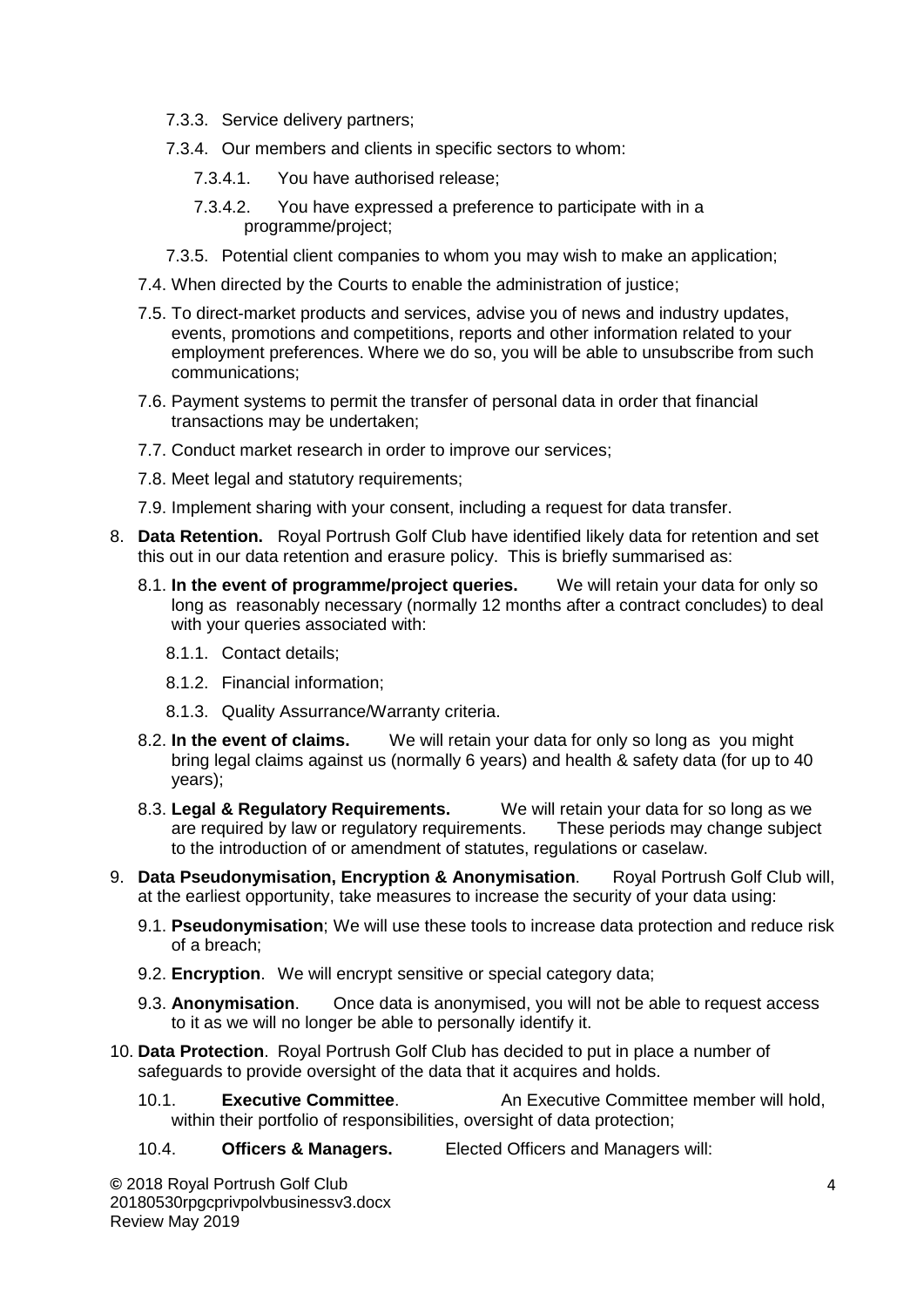- 10.4.1. Implement, monitor and enforce data protection within the Club, irrespective of the functional area/responsibility;
- 10.4.2. Test security measures within their own departments/areas of responsibility to ensure their ongoing effectiveness;
- 10.4.3. Conduct DPIAs when considering the introduction of, or amendment to, an existing process to ensure that privacy is designed in as part of the programme or project outputs/outcomes.
- 10.4.4. Alert their line manager and the DPO, within 24 hours, to any data security breach that leads to or is caused by:
	- 10.4.4.1. Accidental or unlawful destruction;
	- 10.4.4.2. Loss;
	- 10.4.4.3. Alteration;
	- 10.4.4.4. Unauthorised disclosure of or access to, personal data transmitted, stored or otherwise processed.
- 10.4.5. Transmit within 72 hours, to the DPO, any:
	- 10.4.5.1. Request for access (Subject access request), which may be verbal, written or electronically submitted without delay;
	- 10.4.5.2. Request by a subject to exercise any of their other rights under GDPR, Data Protection Act 2018 (DPA 2018), or any other data protection legislation;
	- 10.4.5.3. Complaint by a data subject or their authorised representative.
- 10.4.6. Induct, train and develop their people to adhere to current data protection legislation related to written or electronic data;
- 10.4.7. Maintain the physical security of assets related to data protection;
- 10.4.8. Authorise the transfer, or sharing, of data in accordance with data protection legislation and Club policies.
- 10.5. **Data Protection Officer (DPO).** As a Club with many members, employees, and clients/suppliers, an individual will be appointed as DPO and hold this responsibility as part of their role and responsibilities. This individual will:
	- 10.5.1. Be independent and have no role in setting our data policies and procedures.
	- 10.5.2. Have direct access to the Chief Executive and be resourced in their role;
	- 10.5.3. Be developed to conduct the role;
	- 10.5.4. Scrutinise our policies, procedures and safeguards.
	- 10.5.5. Advise on Personal Information Assessments (PIA);
	- 10.5.6. Advise our Directors on data protection measures and risks;
	- 10.5.7. Coordinate training of our people in data protection procedures;
	- 10.5.8. Coordinate policies and procedures to safeguard electronic and "hard" copy information held by Royal Portrush Golf Club e.g. files, print-outs, CVs, written job applications, notebooks.
	- 10.5.9. Conduct audits on our policies and procedures to test their effective implementation including business continuity plans and data breaches;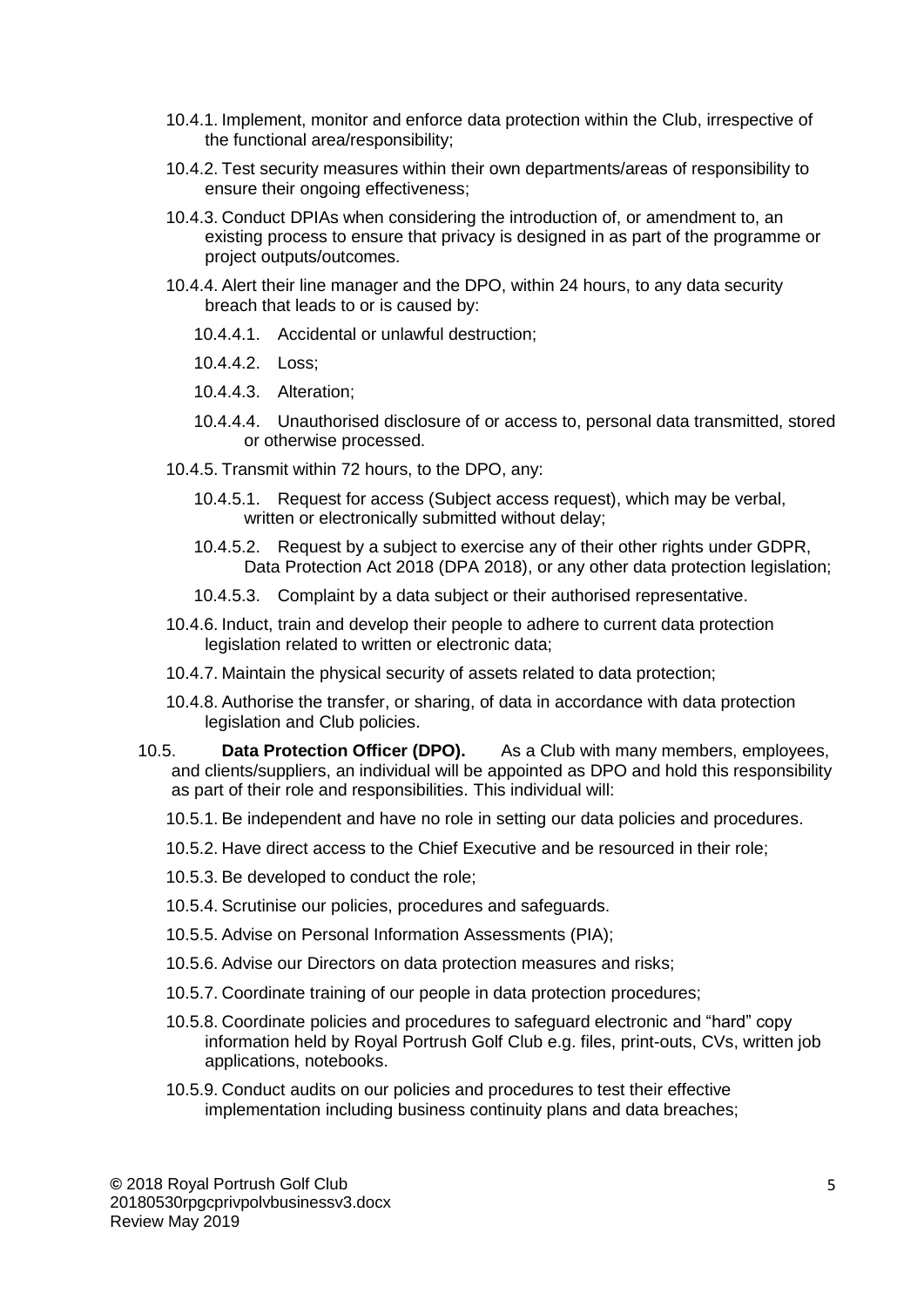10.5.10. Liaise with the Information Commissioner's Office or appropriate Supervisory Authority on changes in statutory/regulatory requirements and potential breaches in our safeguards;

### 10.6. **Information Systems Manager/Provider (ISM).** The ISM will:

- 10.6.1. Manage Electronic Information systems e.g. Computers and mobile devices capable of processing and storing electronic data;
- 10.6.2. Electronic Storage devices, in the office and remotely sited;
- 10.6.3. Manage electronic safeguards for our systems e.g. Firewalls, software updates, anti-virus etc
- 10.6.4. Advise the DPO and Board on risks and protective measures;
- 10.6.5. Coordinate training of our people in data protective procedures with DPO;
- 10.6.6. Conduct audits on our electronic information systems to test their protection and detect unauthorised use/intrusions.
- 10.6.7. Utilise servers within the EEA, and outside<sup>2</sup>, to store your data that meet GDPR standards;
- 10.7. **Officers/Employees/Workers/Associates**. Respect for personal data sits at the core of our service provision. You should understand that individual officers, employees/workers and contracted associates have been trained in data security and have policies and procedures to follow if, and when, they release data. They have been made aware of their personal and corporate legal responsibilities in respect of:
	- 10.7.1. Adhering to data protection legislation;
	- 10.7.2. Enforcing related Club policies and procedures;
	- 10.7.3. The physical protection of documentation and equipment storing data against theft, physical/electronic access, copying or observation of the personal information contained thereon;
	- 10.7.4. Acting in alignment with a data subject's consent and wishes.
- 10.8. **Clients & Suppliers**. Royal Portrush Golf Club will require clients and suppliers to sign a contract confirming their responsibilities for the protection of data shared with them, authorised by you, in accordance with data protection legislation. A template is at Annex D.
- 10.9. **Joint Controllers and Processors**. The obligations, responsibilities and liabilities of joint controllers and processors will be set out in contracts with joint controllers and processors.
- 10.10. **Contact Details for Responsible People**. The contact details of these individuals are shown at Annex A, to maintain the accuracy of our documentation.
- 11. **Consent.** When **Royal Portrush Golf Club** relies on your explicit consent to carry out processing operations, they will use a layered approach. This will involve:
	- 11.1. **Verbally**. A representative advising you that:
		- 11.1.1. We require your consent and recording your agreement by date and time on our records;
		- 11.1.2. Where you can access the relevant data protection information;

**<sup>©</sup>** 2018 Royal Portrush Golf Club  $^2$  If stored outside UK and/or EEA, these servers will comply with the GDPR standard or EU Privacy Shield.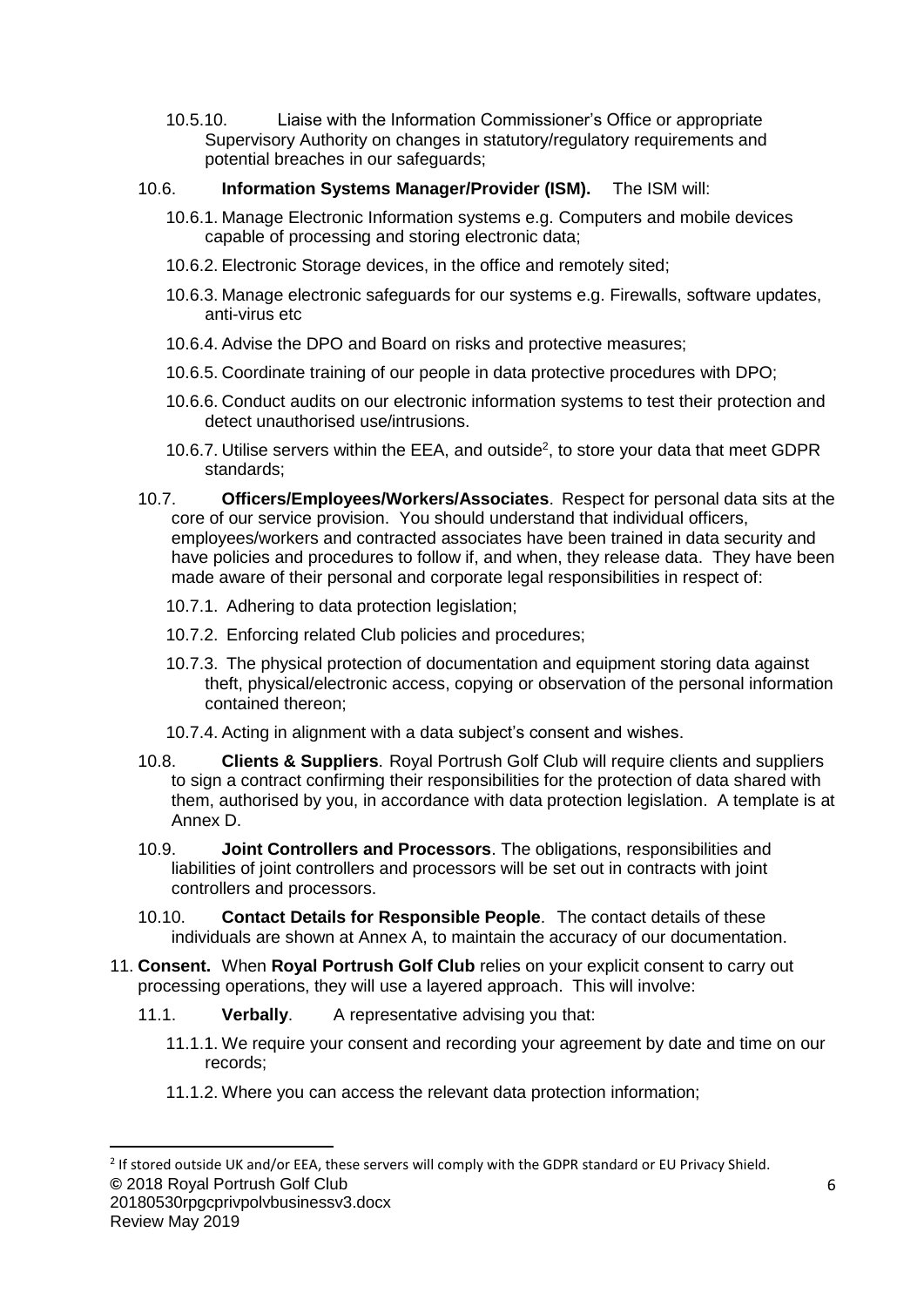- 11.1.3. Your rights to withdraw that consent at any time, which will be recorded;
- 11.1.4. The specific use for the data that is gathered;
- 11.1.5. Who the data will be shared with;
- 11.1.6. How long it will be retained before erasure;
- 11.2. Writing/Electronically.
	- 11.2.1. Completing an "opt-in" box;
	- 11.2.2. Where you can access the relevant data protection information;
	- 11.2.3. Your rights to withdraw that consent at any time, which will be recorded;
	- 11.2.4. The specific use for the data that is gathered;
	- 11.2.5. Who the data will be shared with;
	- 11.2.6. How long it will be retained before erasure;
- 11.3. **Written**. This will be gathered, in electronic or hard copy, in a contract for services or Terms of Business Agreement, with the contractor or client company. These documents will explain the basis for processing, uses, recipients etc. They will not rely on Consent but utilise as the legal basis for processing, Contractual Obligation, Legal Obligation and/or Legitimate Interests.
- 11.4. **Marketing Preferences**: **Electronic Assent.** In the case of marketing preferences, you will be asked to give electronic assent by confirming agreement with an "opt-in" box for email, post, text and postal correspondence. This will be renewed annually should you wish us to retain relevant information. We will require this to be submitted from an email address, uniquely identifiable to a person e.g. [gerald@business.org.uk.](mailto:gerald@business.org.uk)
- 11.5. **Young People**. Whilst our website is not directed to young people or vulnerable adults, Royal Portrush Golf Club will adhere to the age limits set in the Data Protection Act 2018. It will seek consent from legal guardians where the age limit is not met. In the case of vulnerable adults, the Club and its officers/managers will explain the subject's rights in such terms as they can be understood and acknowledged by the individual unless vital interests are affected.
- 12. **Transfers of Data Outside UK**. Data will not be transferred outside the UK unless:
	- 12.1. **Within EU/EEA.** You authorise it and the recipient satisfy the criteria set in the DPA 2018 and EU criteria as an "adequate" third-party country;
	- 12.2. **Outside EU/EEA.** You authorise it and the recipient satisfy the criteria set in the DPA 2018 and EU criteria as an "adequate" third-party country;
	- 12.3. **USA.** You authorise it and the recipient must be registered with the USA Department of Commerce under EU-US Privacy Bill;
	- 12.4. Your prior agreement will not be sought where the Club is acting under the direction of law enforcement bodies or the Courts.
- 13. **Retention Periods for Data**. As summarised in Clause 8 and fully set out in our Dtat Retention & Erasure Policy, Royal Portrush Golf Club will only retain the information necessary to conduct its contracted business and legal obligations with its client/s. Once information is irrelevant, it will be disposed of/destroyed/electronically erased in accordance unless there is a valid reason to retain it, to:
	- 13.1. To meet our contractual obligations with you (normally up to 12 months after the cessation of a contract);

**©** 2018 Royal Portrush Golf Club 20180530rpgcprivpolvbusinessv3.docx Review May 2019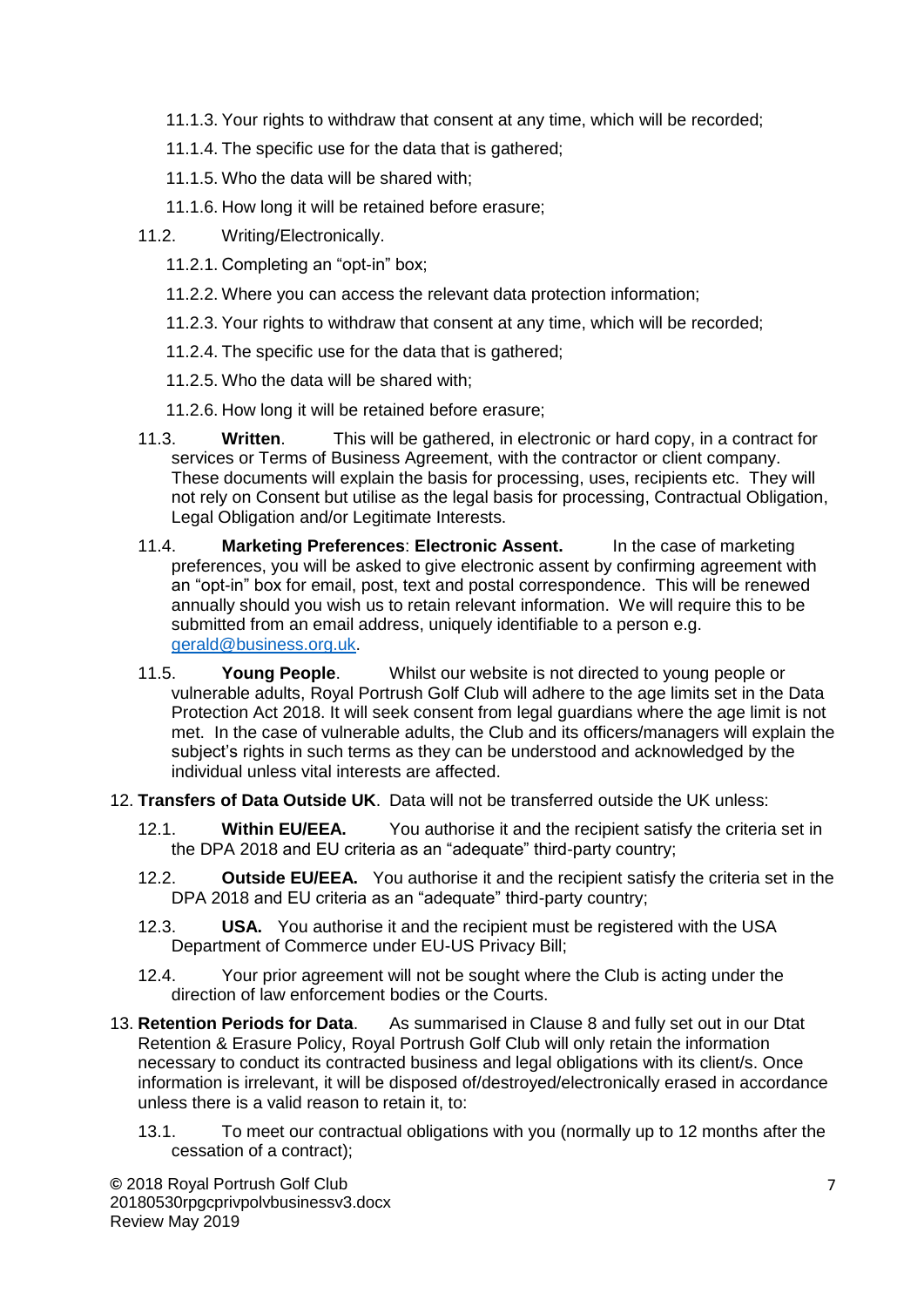- 13.2. To meet statutory or regulatory obligations (normally up to 7 years);
- 13.3. For business purposes (normally up to 3 years).
- 14. Other Rights. Clients & Suppliers have other rights:
	- 14.1. **Accuracy**. A client has the right that any information or data held, related to them, is accurate. It is the responsibility of the controller and/or processor to update such information once they become aware that it is inaccurate. Clearly, until a client/supplier or their agent, makes the processor aware of an inaccuracy, updating cannot be carried out.
	- 14.2. **Access**. You have the right at any time to ask us for a copy of the information supplied by you that we hold with a Subject Access Request. We will ask you to verify your identity and may ask for more information about your request. We cannot release information that relates to other people or businesses as this would counter their privacy rights.
	- 14.3. **Erasure**. You may request, at any time, that information related to you is erased/deleted from our database/records and we will comply so long as it does not prevent us from meeting our statutory or regulatory commitments. We will record your request and whether you do not wish to be contacted in the future: a record of objectors will be retained in a suppression list to remove the possibility of this occurring.
- 15. "**Cookies**". A "cookie" is a commonly used automated data collection tool. They are small text files that are used to identify when you are browsing a particular website or open a HTML-formatted email. They can be used to detect what technology makes the website function more efficiently. You can choose to set your web browser to refuse cookies<sup>3</sup>, or alert you when cookies are being sent. These will allow us to:
	- 15.1. Tailor information presented to you based on your browsing preferences e.g. language, geographical region;
	- 15.2. Collect statistics regarding your visit to our website;
	- 15.3. Provide Royal Portrush Golf Club with business and marketing information;
	- 15.4. Improve our customer service: this information will allow us to improve the effectiveness of our website and emails;
	- 15.5. Respond to information requests;
	- 15.6. To send you emails in response to our request for periodic product/service information or advantage of marketing communications;
	- 15.7. We may collect personal identification information from Users in a variety of ways, including, but not limited to, when Users visit our Site, register on the Site, subscribe to our mailing list, fill out a form, and in connection with other activities, services, features or resources we make available on our Site. Users may be asked for (as appropriate) *name, email address, mailing address and contact number/s.*
	- 15.8. Users may, however, visit our website anonymously. We will collect personal identification information from Users only if they consent to share such information with us. Users can always refuse to supply personal identification information, except that it may prevent them from engaging in certain related activities.
	- 15.9. To implement your request to initiate, amend or cancel communication between Royal Portrush Golf Club and you.

**<sup>©</sup>** 2018 Royal Portrush Golf Club <sup>3</sup> Cookies to include web beacons, pixel tags, scripts and similar technologies on our website and emails.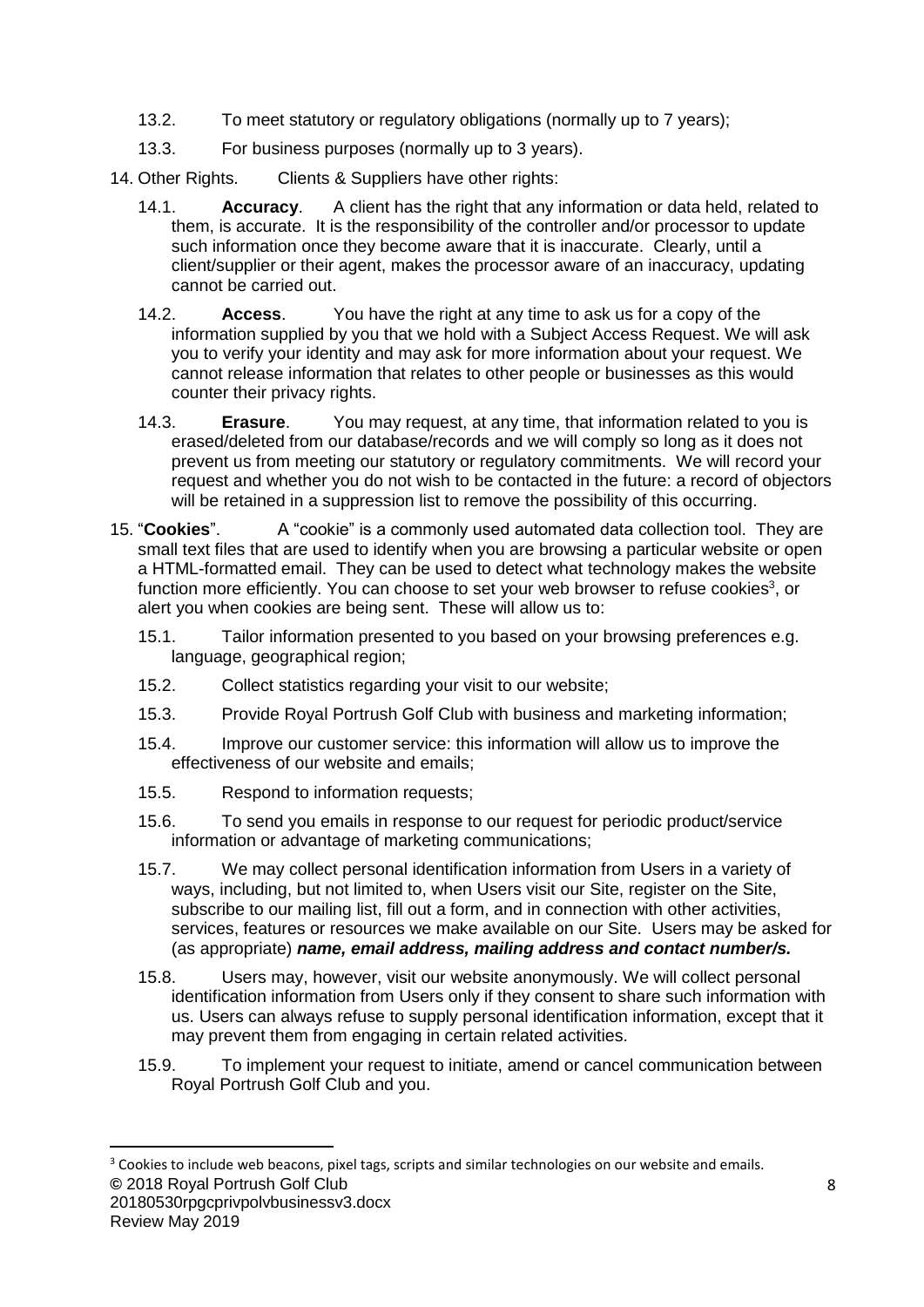- 15.10. We may collect non-personal identification information about Users whenever they interact with our Site. Non-personal identification information may include the browser name, the type of computer and technical information about Users means of connection to our Site, such as the operating system and the Internet service providers' utilised and other similar information.
- 16. **Changes to our Privacy Policy**.This privacy policy may be changed by Royal Portrush Golf Club at any time. If we change our privacy policy in the future, we will advise you of changes or updates to our privacy policy *by a prominent notice on our website*. For a period of 30 days before, and at least 30 days after, the implementation date of any change, we will advise clients that there has been a change and refer them to the policy, which can be made available to clients in writing on request. Continued use of our website or our services after such changes will constitute your acceptance of such changes.
- 17. **Complaints.** Whilst you have the right to take a compliant about how we manage your data directly to the ICO, Royal Portrush Golf Club encourages you to raise any complaints initially with a Manager or the DPO. You will be issued an Incident Control Number to maintain data security and refer to throughout the complaint. You can contact Royal Portrush Golf Club or raise queries using the information at Clause 16.
- 18. **Queries**. If you have any questions about this Privacy and Cookie Policy, the practices of this site, or your dealings with this Site, please contact us at: [info@royalportrushgolfclub.com](mailto:info@royalportrushgolfclub.com) or at the below address:

Chief Executive Royal Portrush Golf Club Dunluce Road **PORTRUSH** BT56 8JQ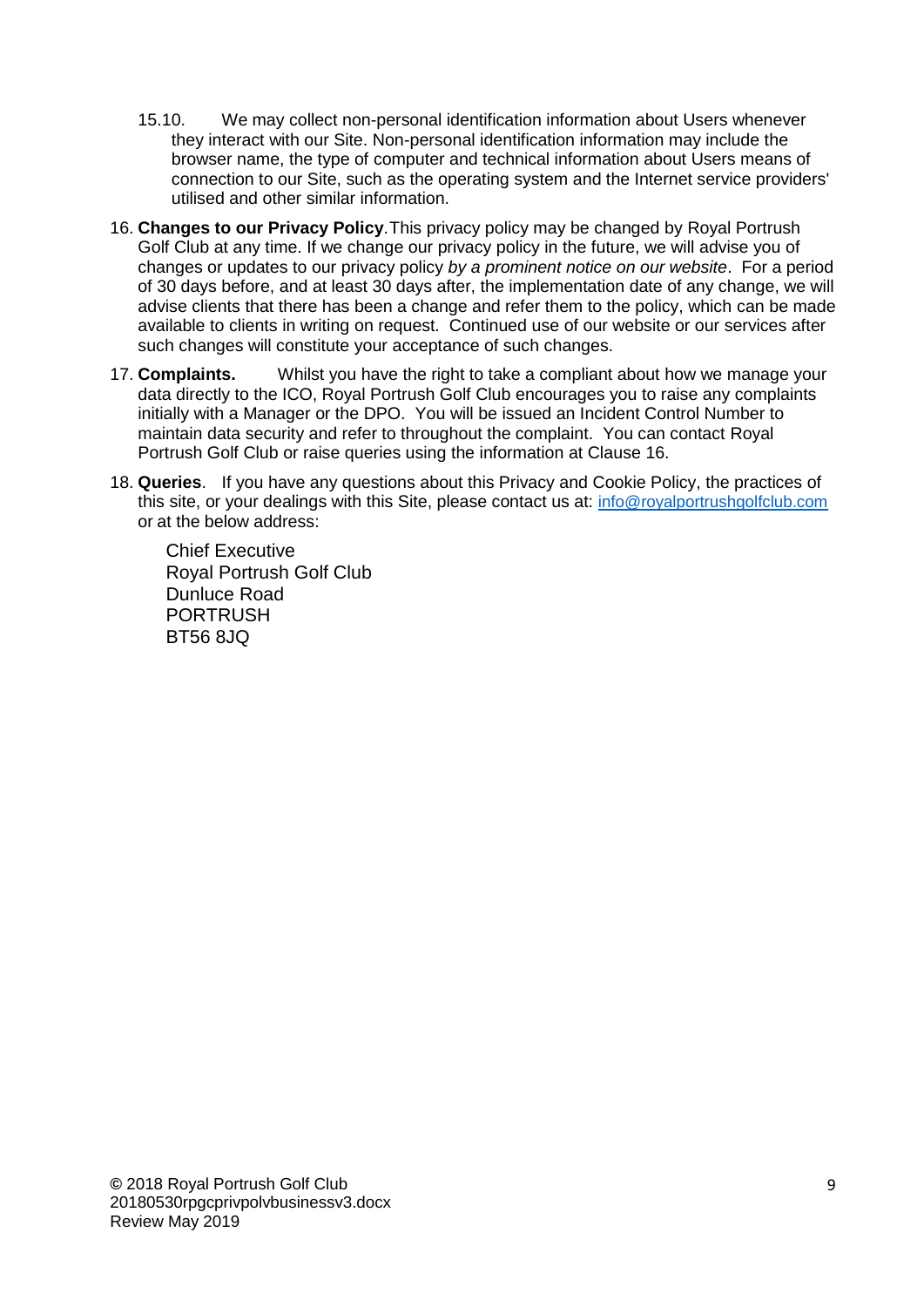# **CONTACT DETAILS FOR RESPONSIBLE PEOPLE & RESPONSIBILITIES**

### 1. **Data Controller:**

Royal Portrush Golf Club Dunluce Road PORTRUSH BT56 8JQ Tel: +44 (0) [28 7082 2311](https://www.google.com/search?q=royal+protrush+golf+club&ie=utf-8&oe=utf-8&client=firefox-b-ab)

2. **Council**. The Council member with responsibility for the governance of data protection is:

(Council Member/Role) Royal Portrush Golf Club Dunluce Road PORTRUSH BT56 8JQ Tel: +44 (0) [28 7082 2311](https://www.google.com/search?q=royal+protrush+golf+club&ie=utf-8&oe=utf-8&client=firefox-b-ab)

Email: (email address)

3. **Data Protection Officer**. The Data Protection Officer can be contacted as follows:

Data Protection Officer Royal Portrush Golf Club Dunluce Road PORTRUSH BT56 8JQ Tel: +44 (0) [28 7082 2311](https://www.google.com/search?q=royal+protrush+golf+club&ie=utf-8&oe=utf-8&client=firefox-b-ab) Email: (email address)

## 3. **Responsibilities**.

- a. Royal Portrush Golf Club: the "Data "Controller";
- b. Our people (employees/workers) who gather, and use, the information operate under the instructions of our Data Controller;
- c. Associates who operate on our behalf are defined as "Data Processors": they operate in accordance with our written instructions and are contractually required to adhere to the same standards of data protection as our employees/workers;
- d. Others who we are authorised, by you, to share information with are also defined as "Data Processors" including the providers of our Information System;
- e. Those others who also gather information independently, as well as sharing our information, or use that information to form professional opinions, or reach conclusions, become "Data Controllers" in their own right.
- f. In some circumstances, Royal Portrush Golf Club operates as data processors for other stakeholders/partners.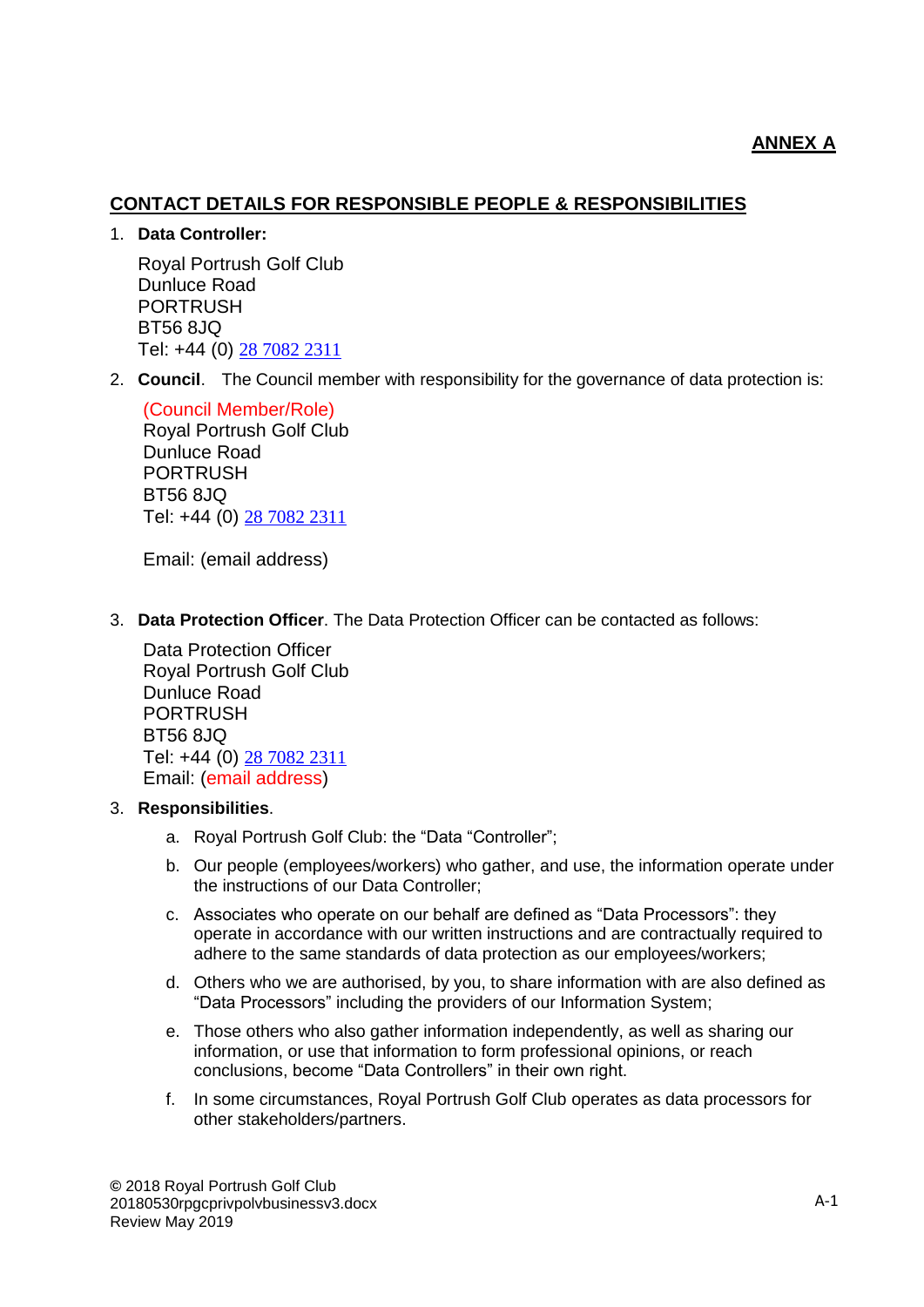# **ANNEX B**

## **GOODS/SERVICE SUPPLIERS: POSSIBLE PERSONAL INFORMATION GATHERED & HELD**

| <b>Serial</b>  | <b>Data</b>                                                                          | <b>Personal</b> | <b>Sensitive</b> | <b>Comments</b>                                                                              |
|----------------|--------------------------------------------------------------------------------------|-----------------|------------------|----------------------------------------------------------------------------------------------|
| 1              | Company/Business name                                                                |                 |                  |                                                                                              |
| $\overline{2}$ | Representative first name, surname and<br>previous names (if used)                   | $\checkmark$    |                  | Previous Names if<br>necessary                                                               |
| 3              | Contact addresses, telephone numbers,<br>email addresses                             | ✓               |                  | <b>Business: current</b><br>& previous, last 5<br>years                                      |
| $\overline{4}$ | Qualifications, Professional<br>Memberships, Educational/Professional<br>Development | ✓               |                  | If relevant to<br>business<br>relationship:<br>scanned copies of<br>original<br>certificates |
| 5              | <b>Business References</b>                                                           | $\checkmark$    |                  | If sole<br>trader/partnership                                                                |
| 6              | Photographic Image                                                                   | ✓               |                  | If<br>services/deliveries<br>to Residential<br>premises                                      |
| $\overline{7}$ | <b>Bank Details</b>                                                                  |                 | $\checkmark$     | Encrypted                                                                                    |
| 8              | <b>Credit Reference Check</b>                                                        |                 | $\checkmark$     | If necessary                                                                                 |
| 9              | <b>Insurance Certificates</b>                                                        | $\checkmark$    |                  | PLI/ELI/PII as<br>required                                                                   |
| 10             | AccessNI                                                                             |                 | $\checkmark$     | If Applicable                                                                                |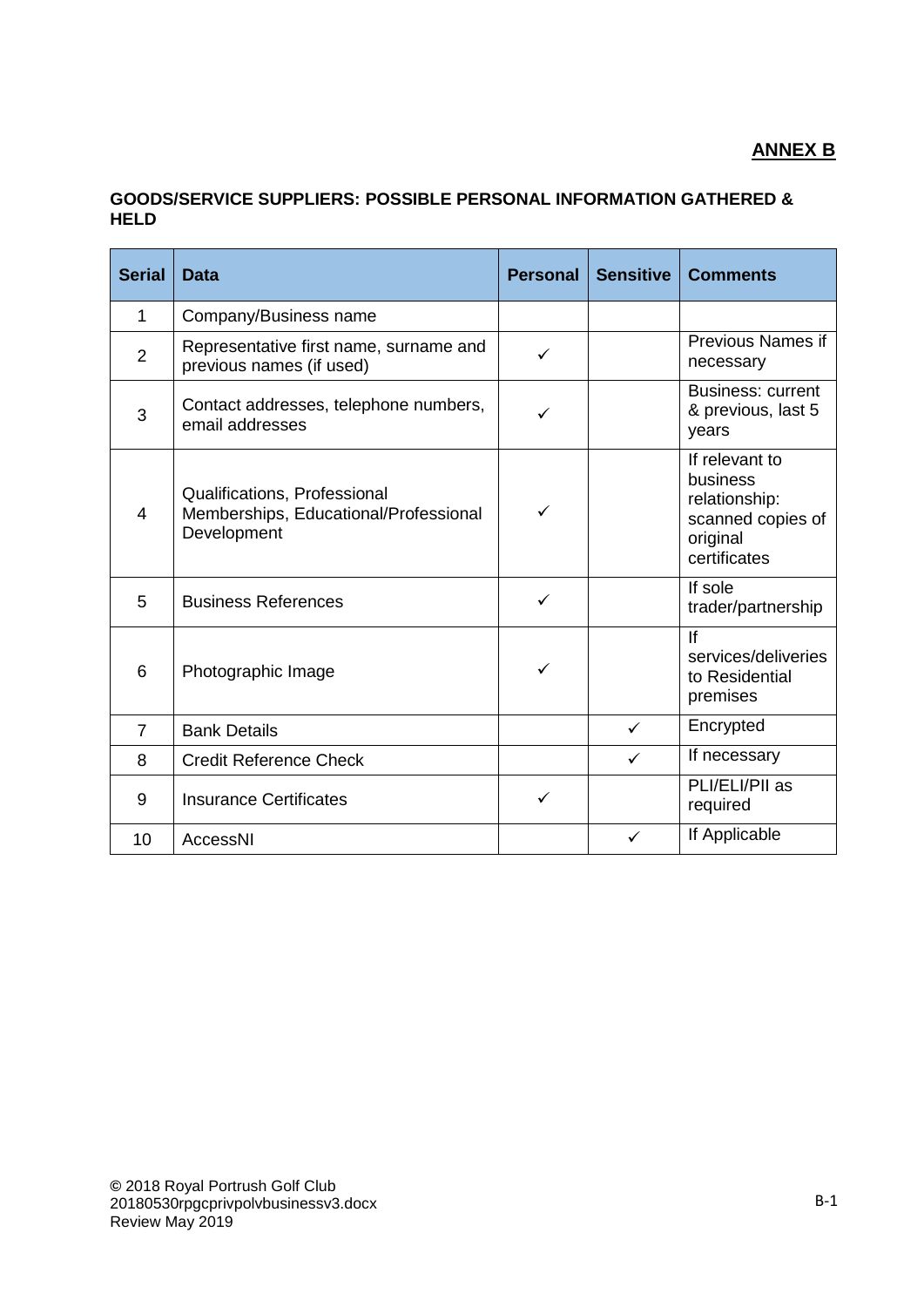| <b>Serial</b>  | <b>Data</b>                                                                 | <b>Personal</b> | Sensitive/<br><b>Special</b><br><b>Category</b> | <b>Comments</b>                                            |
|----------------|-----------------------------------------------------------------------------|-----------------|-------------------------------------------------|------------------------------------------------------------|
| 1              | <b>Account Number</b>                                                       | $\checkmark$    |                                                 |                                                            |
| $\overline{2}$ | Client's name                                                               | ✓               |                                                 | If corporate                                               |
| 3              | Representative first name, surname and<br>previous names (if used)          | ✓               |                                                 |                                                            |
| $\overline{4}$ | <b>Service Contract</b>                                                     | $\checkmark$    |                                                 | If Applicable                                              |
| 5              | Contact details for those approving<br>payments                             | $\checkmark$    |                                                 | If Applicable                                              |
| 6              | <b>Bank Details of Client</b>                                               |                 | ✓                                               | If Applicable                                              |
| $\overline{7}$ | <b>Business References</b>                                                  | $\checkmark$    |                                                 | If sole<br>trader/partnership                              |
| 8              | <b>Credit Reference Check</b>                                               |                 | $\checkmark$                                    | If necessary                                               |
| 9              | Name of person holding financial<br>authority                               | $\checkmark$    |                                                 | If Applicable                                              |
| 10             | <b>Insurance Certificates</b>                                               | ✓               |                                                 | PLI/ELI/PII/Motor<br>Insurance etc (as<br>required by law) |
| 11             | <b>Booking Forms</b>                                                        | $\checkmark$    | ✓                                               |                                                            |
| 13             | Client's contact address, telephone<br>numbers, email address/es            | ✓               |                                                 |                                                            |
| 14             | <b>Emergency Contact Details</b>                                            | ✓               |                                                 |                                                            |
| 17             | <b>Bank Details</b>                                                         |                 | ✓                                               |                                                            |
| 19             | Minutes of relevant Meetings                                                | $\checkmark$    |                                                 |                                                            |
| 20             | Correspondence/Investigations re<br>Service Planning, Delivery & Evaluation | $\checkmark$    |                                                 |                                                            |
| 21             | Safeguarding (Young/Vulnerable)                                             |                 | $\checkmark$                                    |                                                            |
|                |                                                                             |                 |                                                 |                                                            |

## **CLIENTS: POSSIBLE PERSONAL INFORMATION GATHERED & HELD**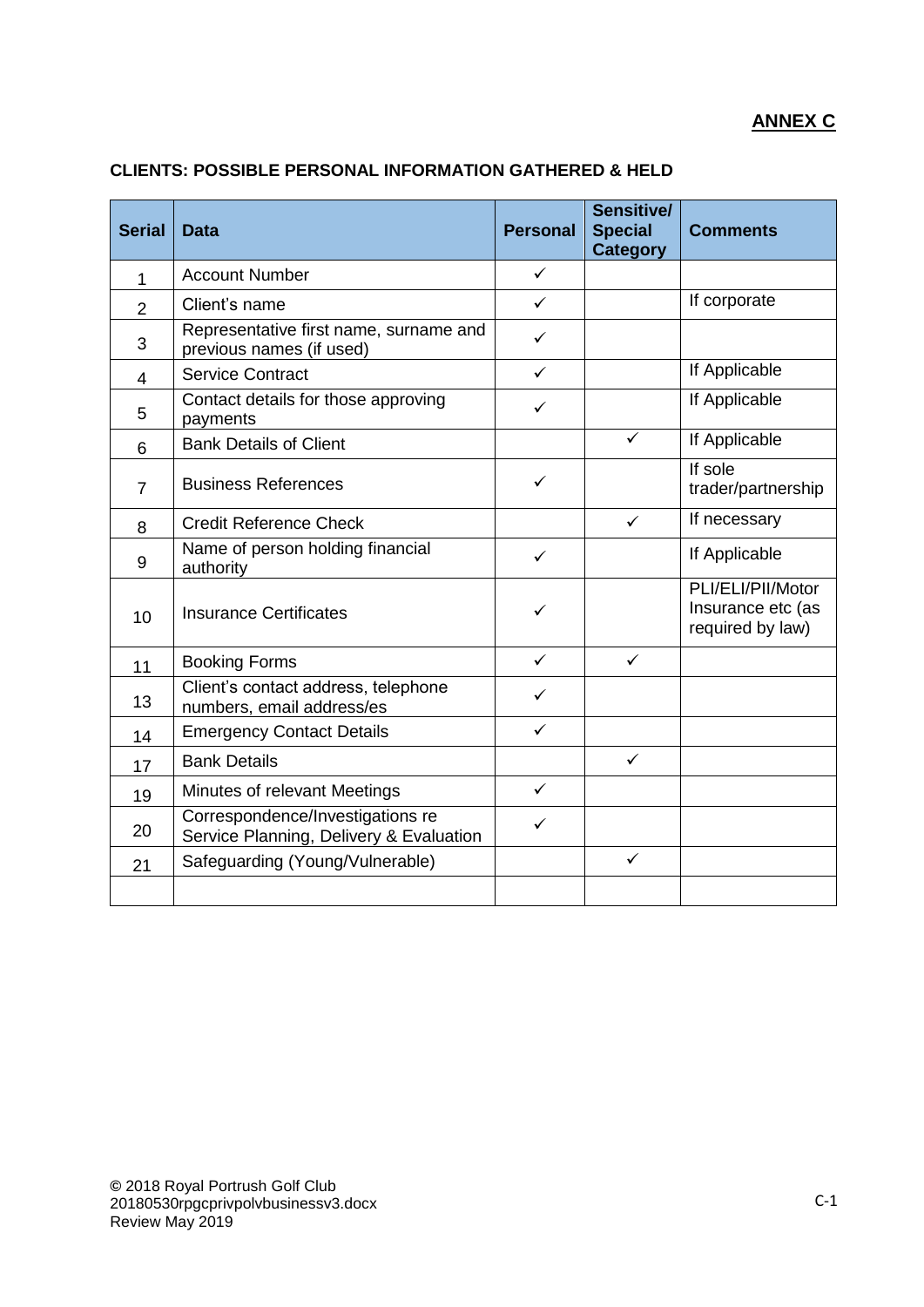## **ANNEX D**

### CONTRACT FOR DATA PROCESSORS

This contract (the "Contract") dated ……... day of …………… ……. (month), …… (year). BETWEEN:

| (the "Data Controller" and "Client") |
|--------------------------------------|
| AND                                  |
|                                      |
|                                      |

## (the "Data Processor" and "Contractor")

#### **1. Definitions.**

1.1. In this contract, the following definitions apply:

| "Contractor"          | means a business that provides services to the Client (and<br>save where otherwise indicated, includes any officer, |
|-----------------------|---------------------------------------------------------------------------------------------------------------------|
|                       | employee or representative thereof). The business may be                                                            |
|                       | a public or private, limited or unlimited, company; sole trader,                                                    |
|                       | or partnership.                                                                                                     |
|                       |                                                                                                                     |
| "Charges"             | means the rate or schedule of charges set out in Clause 10.1                                                        |
|                       | agreed for the provision of services in Clause 2                                                                    |
| "Client"              | means any officer of the business authorised to represent the                                                       |
|                       | Data Controller whose address is shown at Clause 23.1                                                               |
| "Data Protection"     | means the Data Protection Act 1998 (DPA), Privacy &                                                                 |
|                       | Electronic Communication Regulations 2016 (PECR),                                                                   |
|                       | General Data Protection Regulations 2016 (GDPR) & Data                                                              |
|                       | Protection Act 2018 (DPA 2018) and any amendments to this                                                           |
|                       | or other data/information protection legislation.                                                                   |
| "Data Subject"        | means a living person about whom data or information can                                                            |
|                       | be attributed.                                                                                                      |
| "Data Processing"     | means the gathering, input, analysis, filtering, conversion,                                                        |
|                       | updating,<br>sharing or destruction<br>storage,<br>and<br>any                                                       |
|                       | combination of these activities.                                                                                    |
|                       |                                                                                                                     |
| "Personal, Sensitive, | As defined in the EU General Data Protection Regulations                                                            |
| Ethnic, Health,       | 2016.                                                                                                               |
| Religious, Political, |                                                                                                                     |
| Lifestyle"            | means membership of a registered Trades Union.                                                                      |
| "Trades Unions"       |                                                                                                                     |
| "Financial"           | Means financial information related to a living person.                                                             |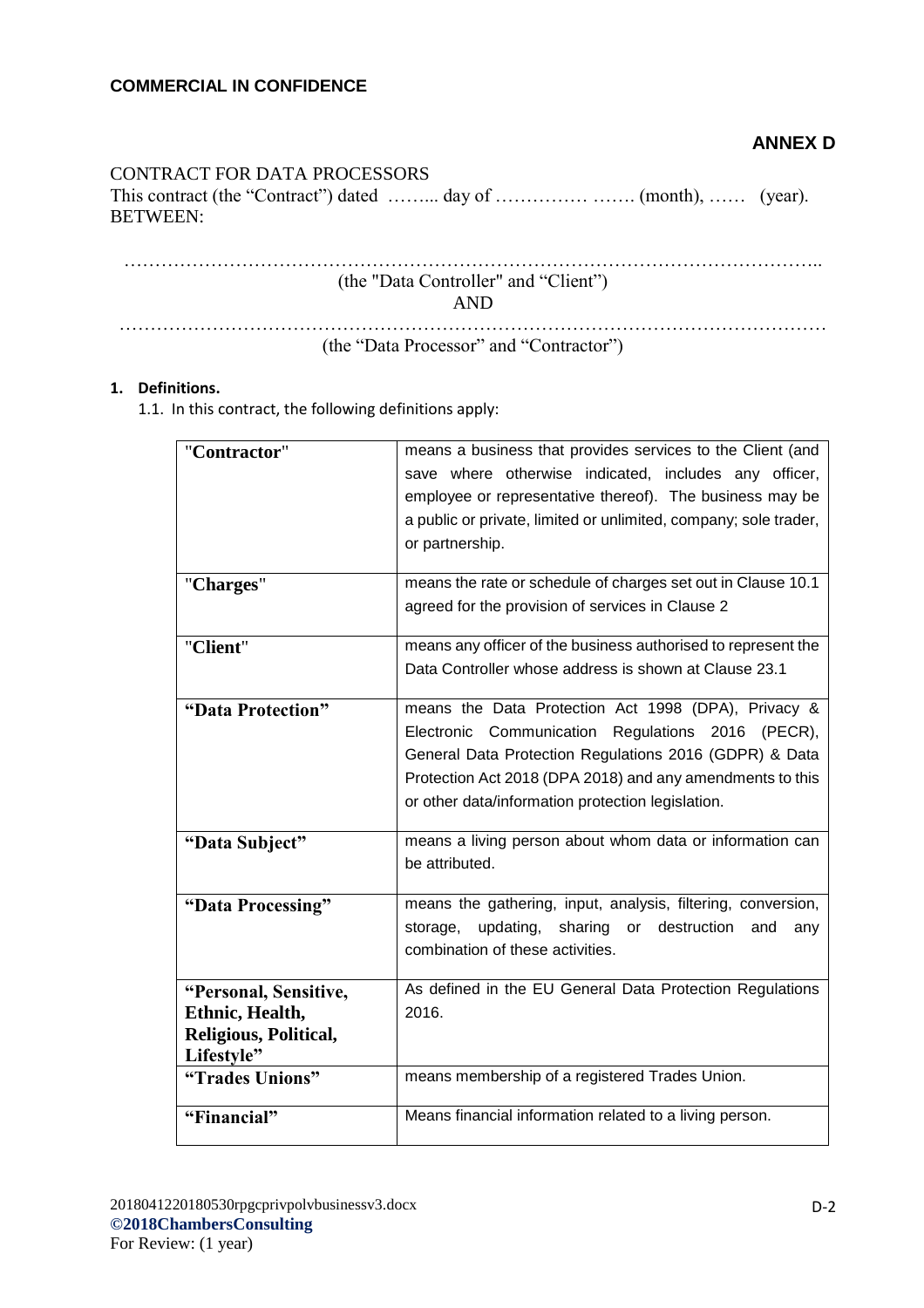| "Criminal" | Means information related to the criminal history of a living |
|------------|---------------------------------------------------------------|
|            | person.                                                       |
|            |                                                               |

- 2. The Contractor agrees to engage the Client to:
	- 2.1. Provide the data processing services set out in Clause 22 for the period set out in Clause 23 or until directed otherwise by the Client;
	- 2.2. Process the data set out in Clause 22 only for the reasons described in Clause 24.

#### **Term of Agreement.**

- 3. The term of this Agreement (the "Term") will begin on the date of this Agreement and will remain in full force and effect indefinitely until terminated as provided in this Agreement.
- 4. In the event that either Party wishes to terminate this Agreement, that Party will be required to provide 30 days' written notice to the other Party.
- 5. In the event that either Party breaches a material provision under this Agreement, the nondefaulting Party may terminate this Agreement immediately and require the defaulting Party to indemnify the non-defaulting Party against all reasonable damages.
- 6. This Agreement may be terminated at any time by mutual agreement of the Parties.
- 7. Except as otherwise provided in this Agreement, the obligations of the Contractor will end upon the termination of this Agreement.

#### **Performance**

8. The Parties agree to do everything necessary to ensure that the terms of this Agreement take effect.

### **Currency**

9. Except as otherwise provided in this Agreement, all monetary amounts referred to in this Agreement are in GBP.

#### **Payment**

- 10. The Contractor will charge the Client for the Services as follows (the "Payment"):
	- 10.1. In accordance with the charges set out at Schedule One.
	- 10.2. Invoices submitted by the Contractor to the Client are due within 30 days of receipt.
	- 10.3. The Contractor will be responsible for all tax liabilities or similar contributions relating to the Payment and the Contractor will indemnify the Client in respect of any such payments required to be made by the Client.

#### **Reimbursement of Expenses**

- 11. The Contractor will be reimbursed from time to time for reasonable and necessary expenses incurred by the Contractor in connection with providing the Services.
- 12. All expenses must be pre-approved by the Client.

#### **Penalties for Late Payment**

13. Any late payments will trigger a fee of 8% plus bank base rate per month on the amount still owing.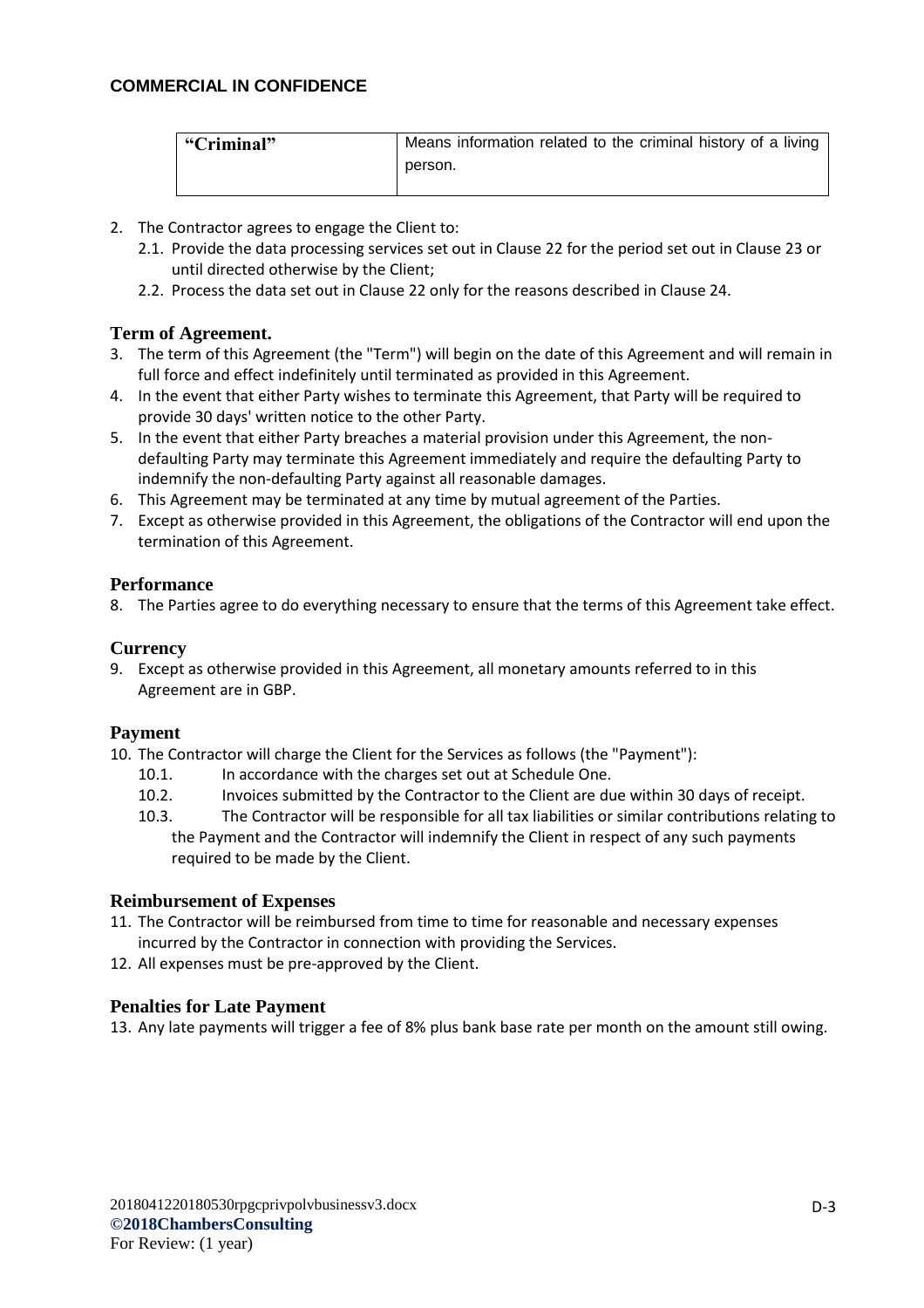### **Confidentiality**

- 14. Confidential information (the "Confidential Information") refers to any data or information relating to the business of the Client which would reasonably be considered to be proprietary to the Client including, but not limited to, accounting records, business processes, and client records and that is not generally known in the industry of the Client and where the release of that Confidential Information could reasonably be expected to cause harm to the Client.
- 15. The Contractor agrees that they will not disclose, divulge, reveal, report or use, for any purpose, any Confidential Information which the Contractor has obtained, except as authorised by the Client or as required by law. The obligations of confidentiality will apply during the term of this Agreement and will survive indefinitely upon termination of this Agreement.
- 16. All electronic, written and oral information and material disclosed or provided by the Client to the Contractor under this Agreement is Confidential Information regardless of whether it was provided before or after the date of this Agreement or how it was provided to the Contractor.

#### **Ownership of Intellectual Property**

- 17. All intellectual property and related material (the "Intellectual Property") that is developed or produced under this Agreement from the original data, or as the result of data processing, will be the property of the Client.
- 18. Title, copyright, intellectual property rights and distribution rights of the Intellectual Property remain exclusively with the Client.

#### **Return of Property**

19. Upon the expiry or termination of this Agreement, the Contractor will return to the Client any property, documentation, records, or Confidential Information which is the property of the Client.

#### **Capacity/Independent Contractor**

20. In providing the Services under this Agreement it is expressly agreed that the Contractor is acting as an independent contractor and not as an employee. The Contractor and the Client acknowledge that this Agreement does not create a partnership or joint venture between them and is exclusively a contract for service.

#### **Notice**

- 21. All notices, requests, demands or other communications required or permitted by the terms of this Agreement will be given in writing and delivered to the Parties at the following addresses:
	- 21.1. Client: ;
	- 21.2. Contractor: ;

or to such other address as either Party may from time to time notify the other.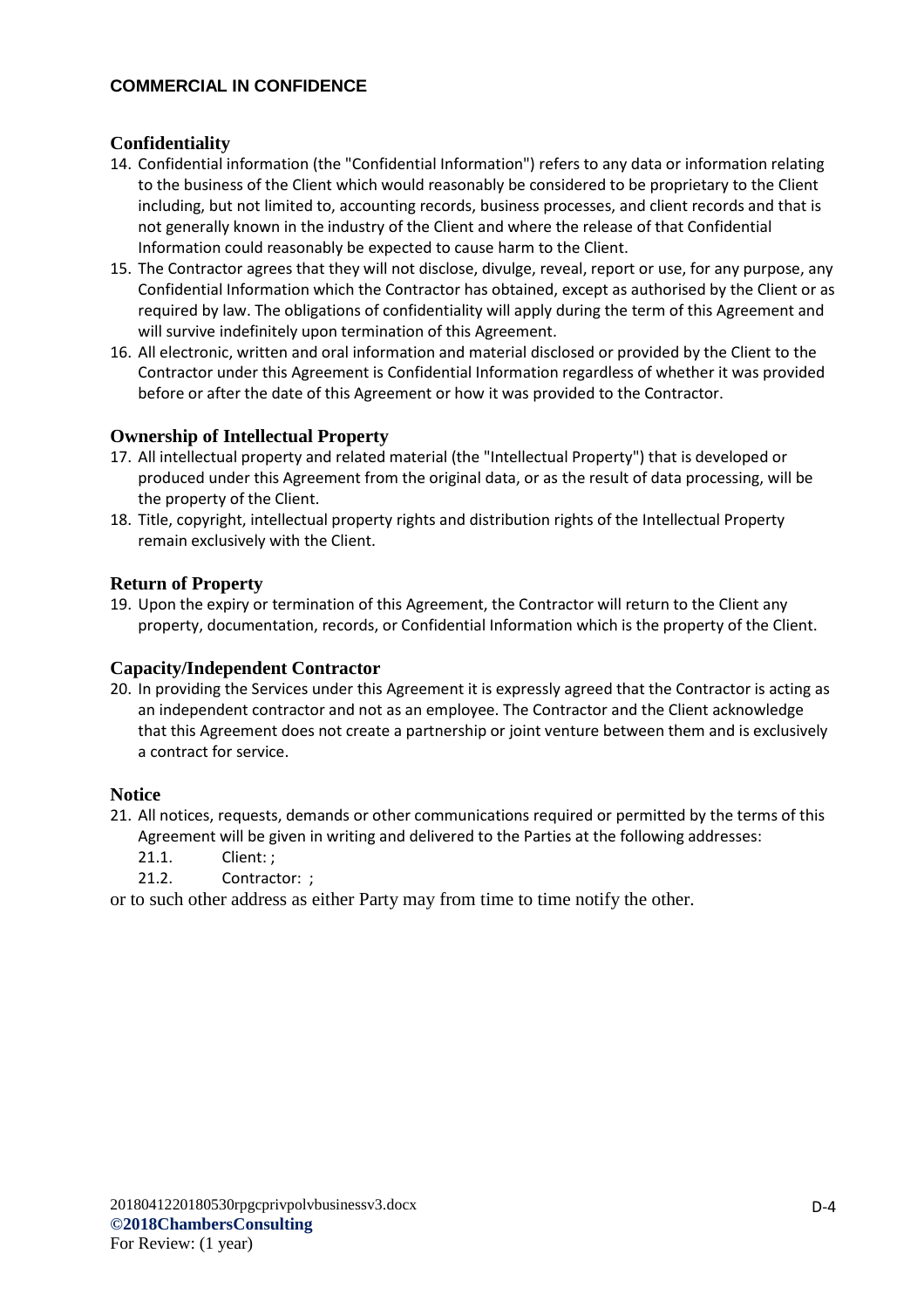### **Processing Services**

- 22. The type of processing undertaken is set out at Schedule 2.
- 23. The processor undertakes to:
	- 23.1. Only act on the written instructions of the data controller, unless otherwise directed by law, which includes:
		- 23.1.1. Securely processing and protect the personal data categorised in Clause 28;
		- 23.1.2. Maintaining records of its processing activities;
		- 23.1.3. Deleting and/or destroying all personal data before, during or after processing so that it cannot be recovered by the processor, its employees and/or agents or any third-party;
		- 23.1.4. Returning all personal data to the controller before, during or after processing;
	- 23.2. Ensure its employees, or workers, will not disclose any data associated with the processing task or original data to any third party;
	- 23.3. Protect the data before, during and after processing including:
		- 23.3.1. Designing privacy and protection into the data processing systems utilised.
		- 23.3.2. Ensuring security of processing systems;
		- 23.3.3. Notification of personal data breaches to the controller and supervisory authority;
		- 23.3.4. Conduct of data protection impact assessments;
	- 23.4. Only engage a sub-processor with:
		- 23.4.1. The prior consent of the data controller;
		- 23.4.2. A written contract governing processing in accordance with current data protection legislation;
	- 23.5. Actively assist the data controller if a data subject:
		- 23.5.1. Makes a Subject Access Request;
		- 23.5.2. Exercises their rights under current data protection legislation;
	- 23.6. Immediately submit to requests by the data controller for:
		- 23.6.1. Audits and inspections by the data controller or their nominated auditor/inspector;
		- 23.6.2. Information/data to demonstrate compliance with:
			- 23.6.2.1. Current data protection legislation;
			- 23.6.2.2. Article 28 obligations;
			- 23.6.2.3. Notification of any contravention of data protection legislation of the EU, UK or another EU member state.
- 24. This contract does not relieve the processor, under current data legislation, of its:
	- 24.1. Responsibilities;
	- 24.2. Liabilities.
- 25. If the data processor fails to meet its obligations under current data protection legislation, it will:
	- 25.1. indemnify the data controller in respect of any liabilities arising from the processors' actions and omissions that result in contravention of current data legislation and/or damage to data subject/s interests, financial and/or other;
	- 25.2. Compensate parties injured as the result of such failings;
	- 25.3. Adhere to the requirements of current data protection legislation, including the appointment of people to the required roles under Articles 27 (EU representative) and 37 (Data Protection Officer);
	- 25.4. Comply with the supervisory authorities in any investigative and corrective actions.
- 26. The Client retains the obligations and responsibilities of a Data Controller in respect of responsibilities under the Data Protection Act. The Client will provide access to the Contractor with data in a suitable form for processing.
- 27. Processed data remains the property of the data subject/s and the principal custodian will be the Client. The Contractor will provide evidence of processing activity undertaken. The Contractor is responsible for payment of any licensing fees to any regulatory body associated with the data processing.

2018041220180530rpgcprivpolvbusinessv3.docx **©2018ChambersConsulting** For Review: (1 year)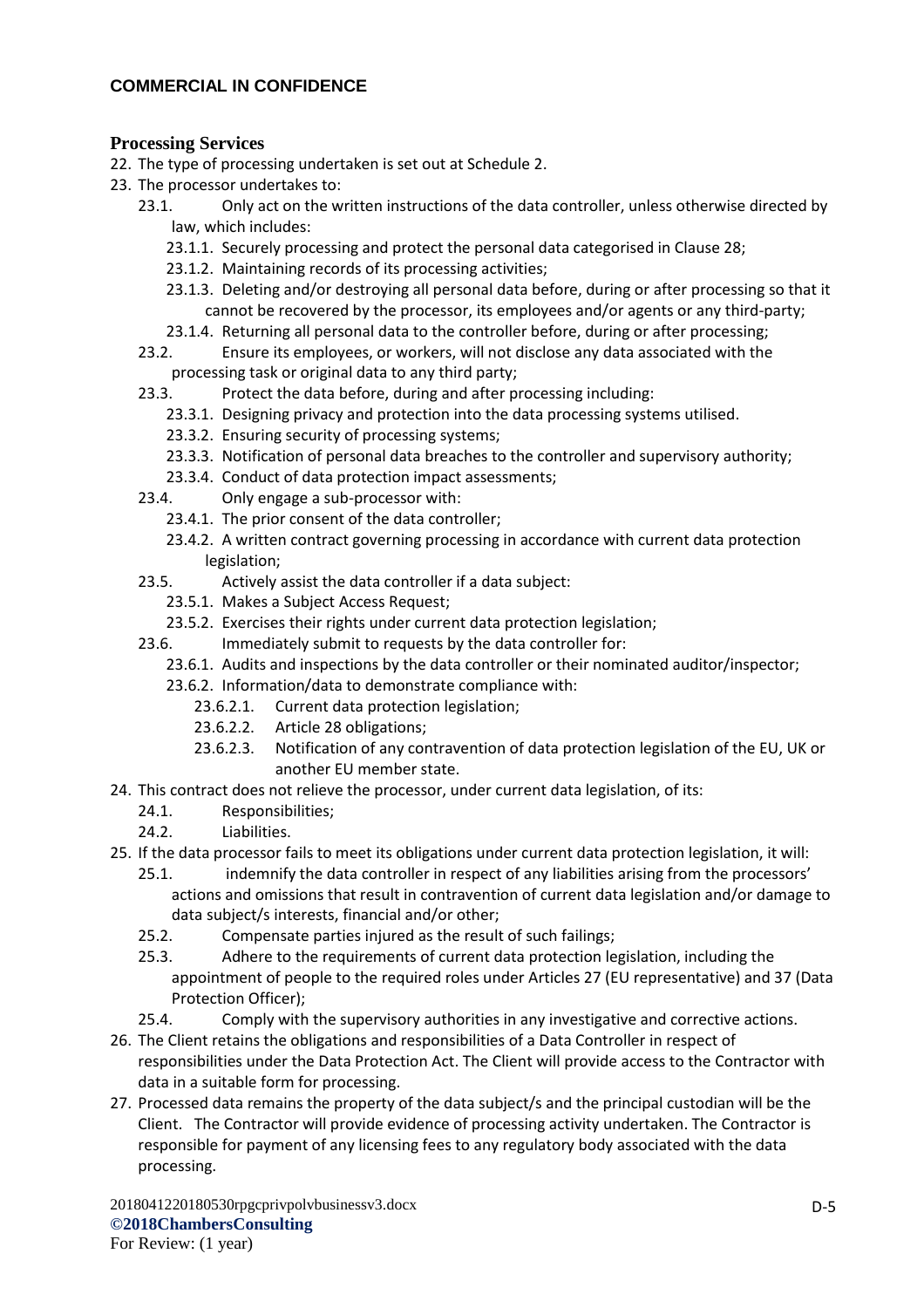- 28. The contractor is responsible for maintaining appropriate Professional Indemnity (and Liability) Insurance in respect of all of their activities and shall provide the client with a copy of the certificate at the start of the contract.
- 29. The Contractor undertakes to complete the data processing by …………………………………………… (date).
- 30. The Contractor undertakes to abide by …………………………………………………………. (Company's) policy and procedures and not bring the name of the business into disrepute.

### **Modification of Agreement**

31. Any amendment or modification of this Agreement or additional obligation assumed by either Party in connection with this Agreement will only be binding if evidenced in writing signed by each Party or an authorised representative of each Party.

#### **Time of the Essence**

32. Time is of the essence in this Agreement. No extension or variation of this Agreement will operate as a waiver of this provision.

#### **Assignment**

- 33. The Contractor will not voluntarily, or by operation of law, assign or otherwise transfer its obligations under this Agreement without the prior written consent of the Client.
- 34. Entire Agreement. It is agreed that there is no representation, warranty, collateral agreement or condition affecting this Agreement except as expressly provided in this Agreement.

#### **Enurement**

35. This Agreement will enure to the benefit of and be binding on the Parties and their respective heirs, executors, administrators and permitted successors and assigns.

#### **Titles/Headings**

36. Headings are inserted for the convenience of the Parties only and are not to be considered when interpreting this Agreement.

#### **Gender**

37. Words in the singular mean and include the plural and vice versa. Words in the masculine mean and include other genders.

#### **Governing Law**

38. This Agreement will be governed by and construed in accordance with the laws of Northern Ireland.

#### **Severability**

39. In the event that any of the provisions of this Agreement are held to be invalid or unenforceable in whole or in part, all other provisions will nevertheless continue to be valid and enforceable with the invalid or unenforceable parts severed from the remainder of this Agreement.

#### **Waiver**

40. The waiver by either Party of a breach, default, delay or omission of any of the provisions of this Agreement by the other Party will not be construed as a waiver of any subsequent breach of the same or other provisions.

#### **LAST LINE**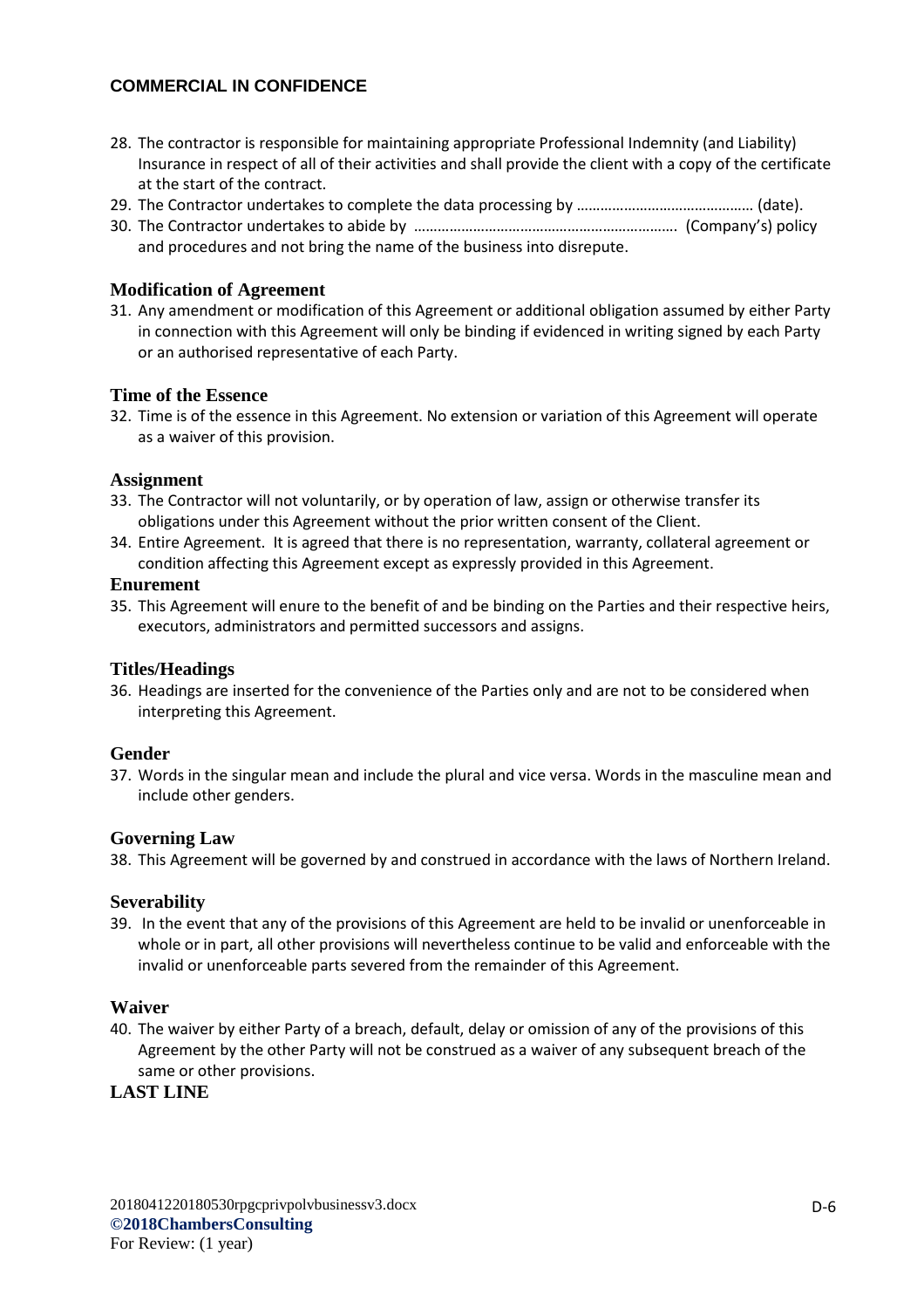| I confirm I am authorised to sign this contract for, and on behalf of, the Client. |                   |  |  |  |  |  |
|------------------------------------------------------------------------------------|-------------------|--|--|--|--|--|
|                                                                                    |                   |  |  |  |  |  |
|                                                                                    |                   |  |  |  |  |  |
|                                                                                    |                   |  |  |  |  |  |
|                                                                                    |                   |  |  |  |  |  |
|                                                                                    |                   |  |  |  |  |  |
|                                                                                    |                   |  |  |  |  |  |
|                                                                                    |                   |  |  |  |  |  |
| Signed Above for and on behalf of the Client                                       |                   |  |  |  |  |  |
| [AUTHORISED PERSON NAME IN BLOCK CAPITALS BELOW]                                   |                   |  |  |  |  |  |
|                                                                                    |                   |  |  |  |  |  |
|                                                                                    |                   |  |  |  |  |  |
| <b>Email Address:</b>                                                              | <b>Telephone:</b> |  |  |  |  |  |
|                                                                                    |                   |  |  |  |  |  |
|                                                                                    |                   |  |  |  |  |  |
| Date:                                                                              |                   |  |  |  |  |  |
|                                                                                    |                   |  |  |  |  |  |
|                                                                                    |                   |  |  |  |  |  |
|                                                                                    |                   |  |  |  |  |  |
|                                                                                    |                   |  |  |  |  |  |
|                                                                                    |                   |  |  |  |  |  |
|                                                                                    |                   |  |  |  |  |  |
|                                                                                    |                   |  |  |  |  |  |
|                                                                                    |                   |  |  |  |  |  |
|                                                                                    |                   |  |  |  |  |  |
| [AUTHORISED PERSON NAME IN BLOCK CAPITALS BELOW]                                   |                   |  |  |  |  |  |
|                                                                                    |                   |  |  |  |  |  |
|                                                                                    |                   |  |  |  |  |  |
| <b>Email Address:</b>                                                              | <b>Telephone:</b> |  |  |  |  |  |
|                                                                                    |                   |  |  |  |  |  |
| Date:                                                                              |                   |  |  |  |  |  |
|                                                                                    |                   |  |  |  |  |  |

**N.B. Copies of Signed Agreement to be retained by: Client Contractor Business**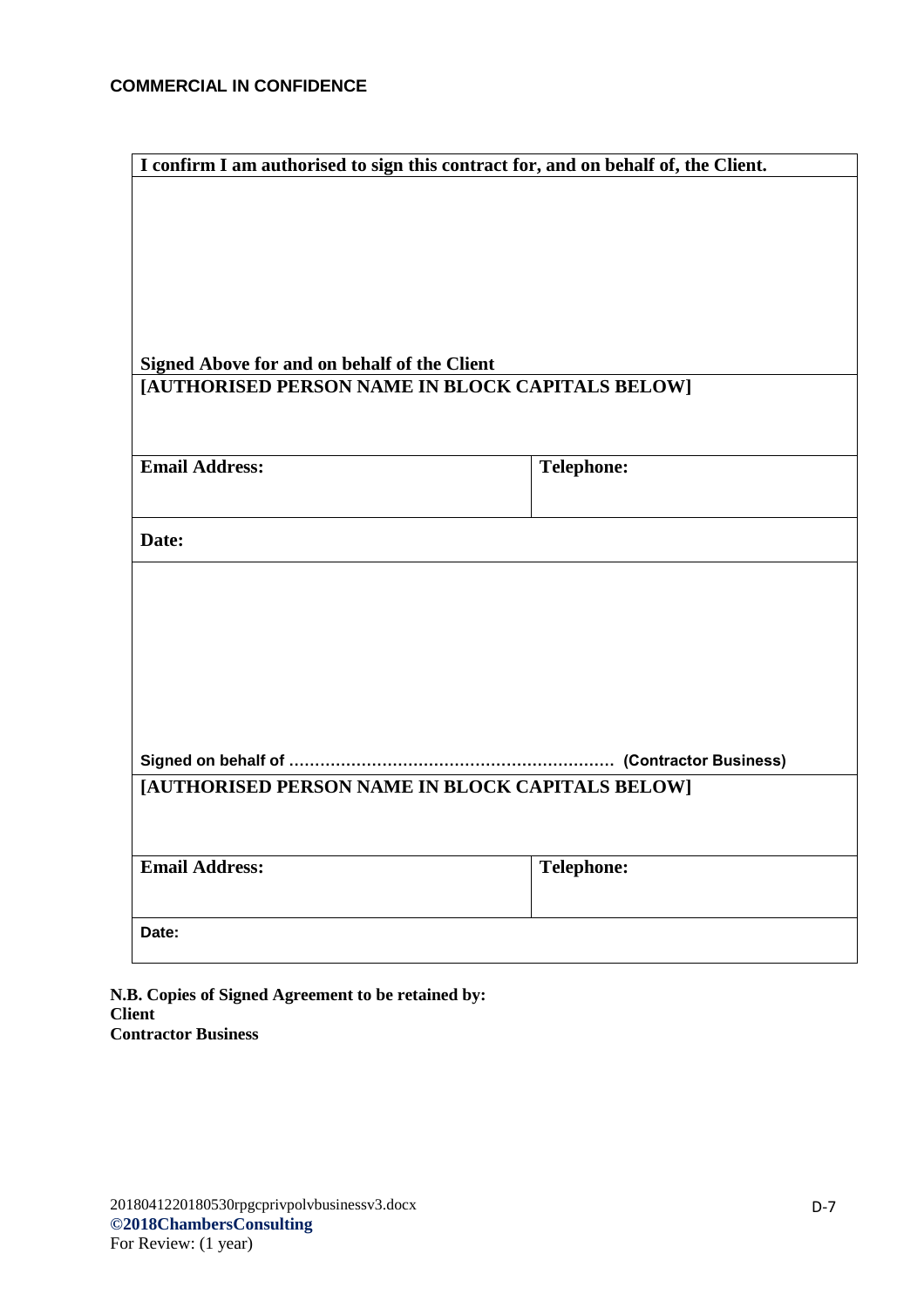### **SCHEDULE A FEES & CHARGES (If Applicable)**

- A-1. The Fees and Charges (exclusive of VAT), referred to in Clause 10 shall be calculated<sup>4</sup> as follows:
	- A1.1. Fixed Cost of £
	- A1.2. Activity Based Cost, calculated as follows:

<sup>&</sup>lt;sup>4</sup> The rate of this fee may vary from contract to contract; it is the client's responsibility to clarify if there is any doubt.